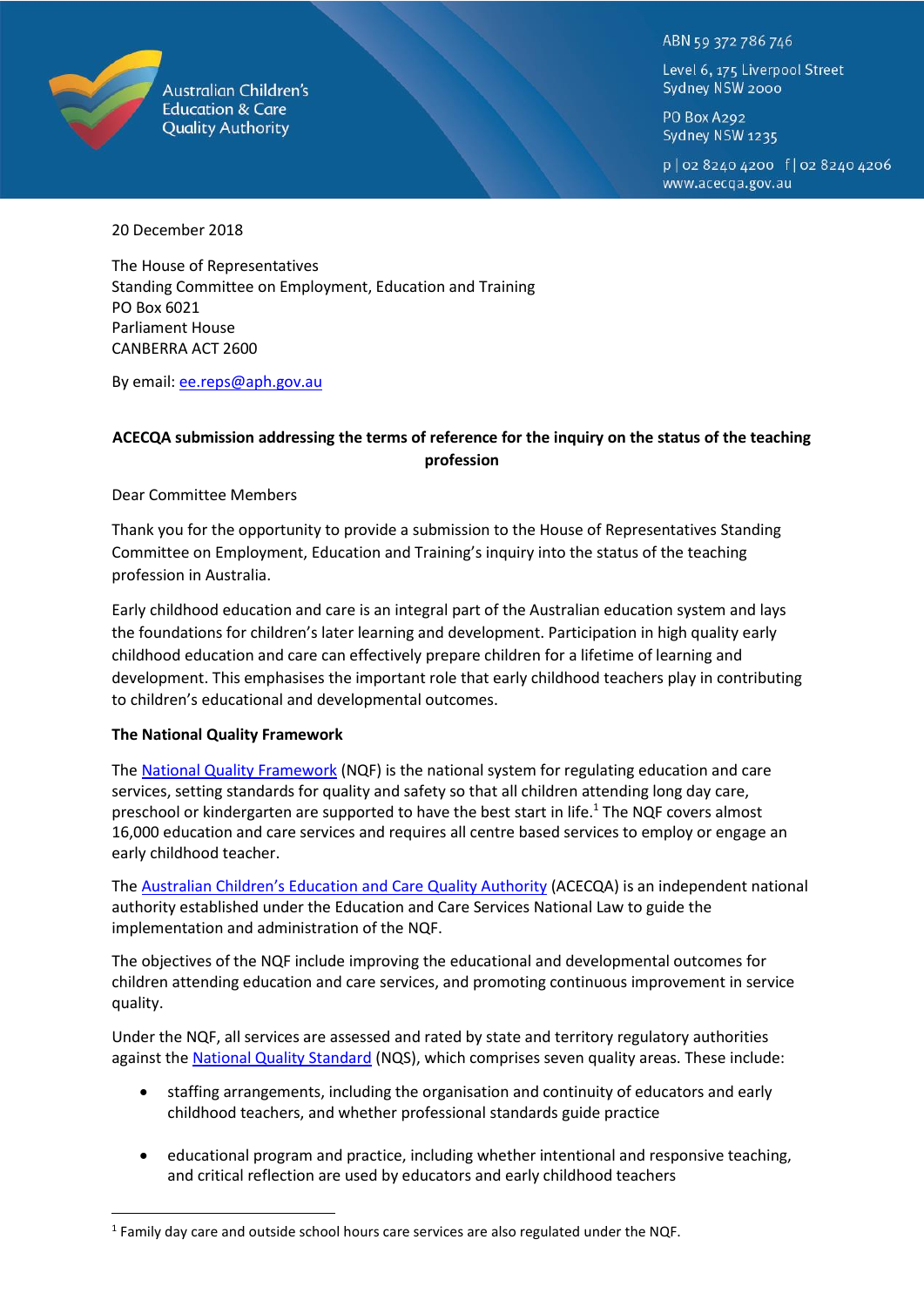governance and leadership, including the professional development of educators and early childhood teachers.

#### **Teaching in early childhood education and care**

The early childhood education and care [sector is both large and diverse,](https://www.acecqa.gov.au/nqf/snapshots) with more than 7,000 education and care service providers approved to operate almost 16,000 services under the NQF (including more than 7,500 long day care services and more than 3,000 preschools/kindergartens).<sup>2</sup>

More than 80% of providers are approved to operate a single service, while the 10 largest providers each operate more than 100 services, for a combined total of more than 3,000 services.<sup>3</sup>

The high proportion of single service providers illuminates the different context of the early childhood education and care sector when compared to the school sector, particularly given that the majority of these services will most likely only employ a sole early childhood teacher. The mentoring and support structures that are typically embedded and routine within schools are often not available or possible in these services – a reality felt acutely in regional and remote services.<sup>4</sup>

Recognising the range of different state and territory [qualification requirements](https://www.acecqa.gov.au/qualification-requirements) in place, as well as ongoing workforce pressures and challenges, the NQF has progressively introduced higher qualification requirements since 2012.<sup>5</sup> A further step-up in qualification requirements will come into effect from 1 January 2020, when long day care services and preschools/kindergartens educating and caring for 60 or more children will be required to hav[e an additional early childhood](https://www.acecqa.gov.au/qualification-requirements/additional-staffing-requirement-1-january-2020)  [teacher or 'other suitably qualified person'](https://www.acecqa.gov.au/qualification-requirements/additional-staffing-requirement-1-january-2020) in attendance (a similar requirement has already been place in New South Wales for several years). 6

Currently, four jurisdictions (South Australia, Western Australia, Victoria and New South Wales) require th[e registration or accreditation](https://www.acecqa.gov.au/qualifications/early-childhood-teacher-registration-and-accreditation) of all early childhood teachers. Apart from in South Australia, this is a relatively new requirement, with Western Australia introducing it in December 2012, Victoria in September 2015 and New South Wales in July 2016.<sup>7</sup>

The registration/accreditation of early childhood teachers by state and territory teacher regulatory authorities formally recognises the work of the early childhood teacher as part of the broader teaching profession. Of the 7,500 long day care services and 3,100 preschools/kindergartens approved to operate under the NQF, more than three quarters (76%) are located in New South Wales, Victoria, Western Australia and South Australia,<sup>8</sup> meaning that most early childhood teachers are required to be registered/accredited.

1

<sup>&</sup>lt;sup>2</sup> For more information see ACECQA (2018), [NQF Snapshot Q3 2018.](https://www.acecqa.gov.au/sites/default/files/2018-11/NQF_Snapshot_Q3_2018_0.pdf)

<sup>3</sup> *Ibid.*

<sup>4</sup> NSW Department of Education (2017), [Regional and Remote Early Childhood Education Literature Review.](https://education.nsw.gov.au/media/ecec/pdf-documents/2017/Regional-and-Remote_Literature-Review.pdf)

<sup>&</sup>lt;sup>5</sup> ACECQA (2018), **Qualifications requirements**.

<sup>6</sup> ACECQA (2018), [Additional staffing requirement from 1 January 2020.](https://www.acecqa.gov.au/qualification-requirements/additional-staffing-requirement-1-january-2020)

<sup>7</sup> ACECQA (2018), [Early childhood teacher registration and accreditation.](https://www.acecqa.gov.au/qualifications/early-childhood-teacher-registration-and-accreditation)

<sup>8</sup> ACECQA (2018), [NQF Snapshot Q3 2018.](https://www.acecqa.gov.au/sites/default/files/2018-11/NQF_Snapshot_Q3_2018_0.pdf)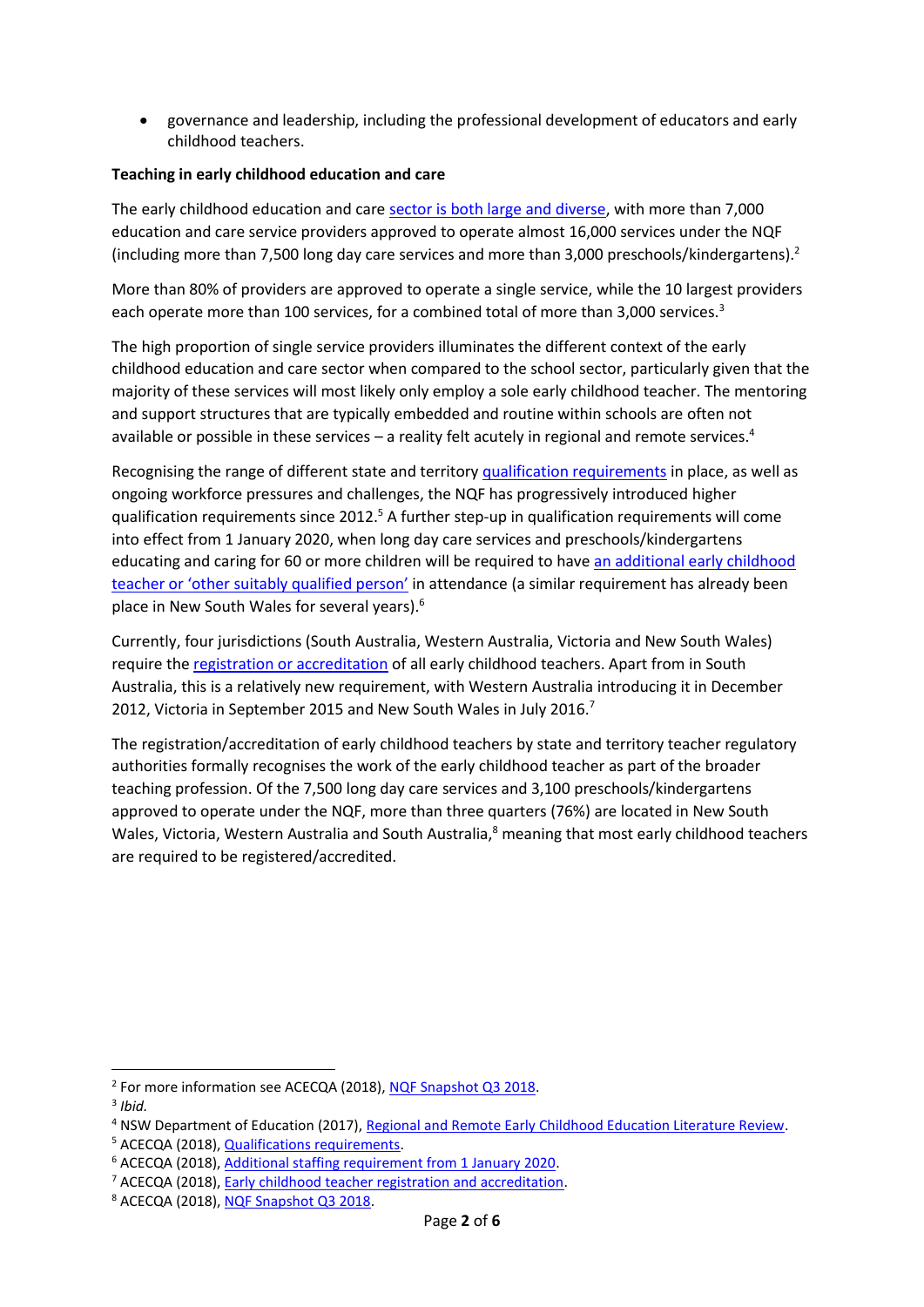#### **Response to terms of reference**

The four terms of reference of the inquiry are addressed below:

## **1. Increasing the attractiveness of the profession for teachers and principals, including workplace conditions, and career and leadership structures**

The issue of attraction and retention of early childhood teachers in early childhood settings is a challenge in all states and territories. Commencement numbers decreased between 2015 and 2016 for both early childhood and primary initial teacher training degrees. For primary initial teacher training degree commencements, this amounted to an 18% decrease, and for early childhood, it was a 12% decrease.<sup>9</sup> With th[e impending introduction of the 1 January 2020 requirement](https://www.acecqa.gov.au/qualification-requirements/additional-staffing-requirement-1-january-2020) to have an additional early childhood teacher or 'other suitably qualified person' in attendance in services educating and caring for 60 or more children, and the known workforce issues impacting the early childhood sector, $10$  this decrease in enrolments raises concerns about teacher numbers into the future.

In addition to the overarching issue of disparate pay and conditions, $11$  early childhood teachers often face limited opportunities for career progression.<sup>12</sup> This is largely due to the institutional size and staffing structures of single service providers. This means that educators wanting to advance their career typically need to look for opportunities outside their place of employment which drains the leadership capacity within individual education and care settings.

A number of domestic higher education institutions offer birth to eight or birth to 12 initial teacher education courses that [qualify graduates to work as early childhood teachers](https://www.acecqa.gov.au/qualifications/nqf-approved) in before school contexts and/or in school contexts.<sup>13</sup> These courses are assessed and approved by both the relevant [state and territory teacher registration](https://www.acecqa.gov.au/qualifications/early-childhood-teacher-registration-and-accreditation) authority<sup>14</sup> to ensure that there is appropriate school age curriculum content and professional experience, and [by ACECQA](https://www.acecqa.gov.au/qualifications/assessment/approval)<sup>15</sup> to ensure there is appropriate early childhood content and experience.

The recommendations from the Teacher Education Ministerial Advisory Group (TEMAG) *Action Now: Classroom Ready Teachers* <sup>16</sup> in late 2014 have framed much of the policy change in initial teacher education. One notable requirement – that primary school teachers must graduate with a subject specialisation – has placed increased demands upon higher education institutions. This requirement means initial teacher education courses must include relatively high volumes of school age content and professional experience in birth to eight and birth to 12 courses. This can result in the early childhood content and experience being displaced or overshadowed. Consideration should be given to reviewing the initial teacher educatio[n Accreditation Standards and Procedures](http://www.aitsl.edu.au/deliver-ite-programs/standards-and-procedures)<sup>17</sup> to improve the integration of the early childhood and school age content in these programs and their ongoing viability.

**.** 

<sup>&</sup>lt;sup>9</sup> ACECQA (2018), [National Quality Agenda National Partnership Annual Performance Report,](https://www.acecqa.gov.au/resources/research/apr) ACECQA, Sydney. <sup>10</sup> ACECQA (2018), [Additional staffing requirement from 1 January 2020.](https://www.acecqa.gov.au/qualification-requirements/additional-staffing-requirement-1-january-2020)

<sup>&</sup>lt;sup>11</sup> Productivity Commission (2014), [Childcare and Early Childhood Learning, Inquiry Report No.73,](https://www.pc.gov.au/inquiries/completed/childcare#report) Canberra, Volume 2.

<sup>&</sup>lt;sup>12</sup> Productivity Commission (2011), Early Childhood Development Workforce, Research Report, Melbourne. <sup>13</sup> ACECQA (2018), [NQF approved qualifications list.](https://www.acecqa.gov.au/qualifications/nqf-approved)

<sup>14</sup> ACECQA (2018), [Early childhood teacher registration and accreditation.](https://www.acecqa.gov.au/qualifications/early-childhood-teacher-registration-and-accreditation)

<sup>&</sup>lt;sup>15</sup> ACECQA (2018), [Qualification and training course approvals.](https://www.acecqa.gov.au/qualifications/assessment/approval)

<sup>&</sup>lt;sup>16</sup> Teacher Education Ministerial Advisory Group (TEMAG) (2014), [Action Now: Classroom Ready Teachers.](https://www.aitsl.edu.au/docs/default-source/default-document-library/action_now_classroom_ready_teachers_accessible-(1)da178891b1e86477b58fff00006709da.pdf?sfvrsn=9bffec3c_0)

<sup>&</sup>lt;sup>17</sup> Australian Institute for Teaching and School Leadership (2018), **Accreditation of ITE programs in Australia**: [Standards and Procedures.](http://www.aitsl.edu.au/deliver-ite-programs/standards-and-procedures)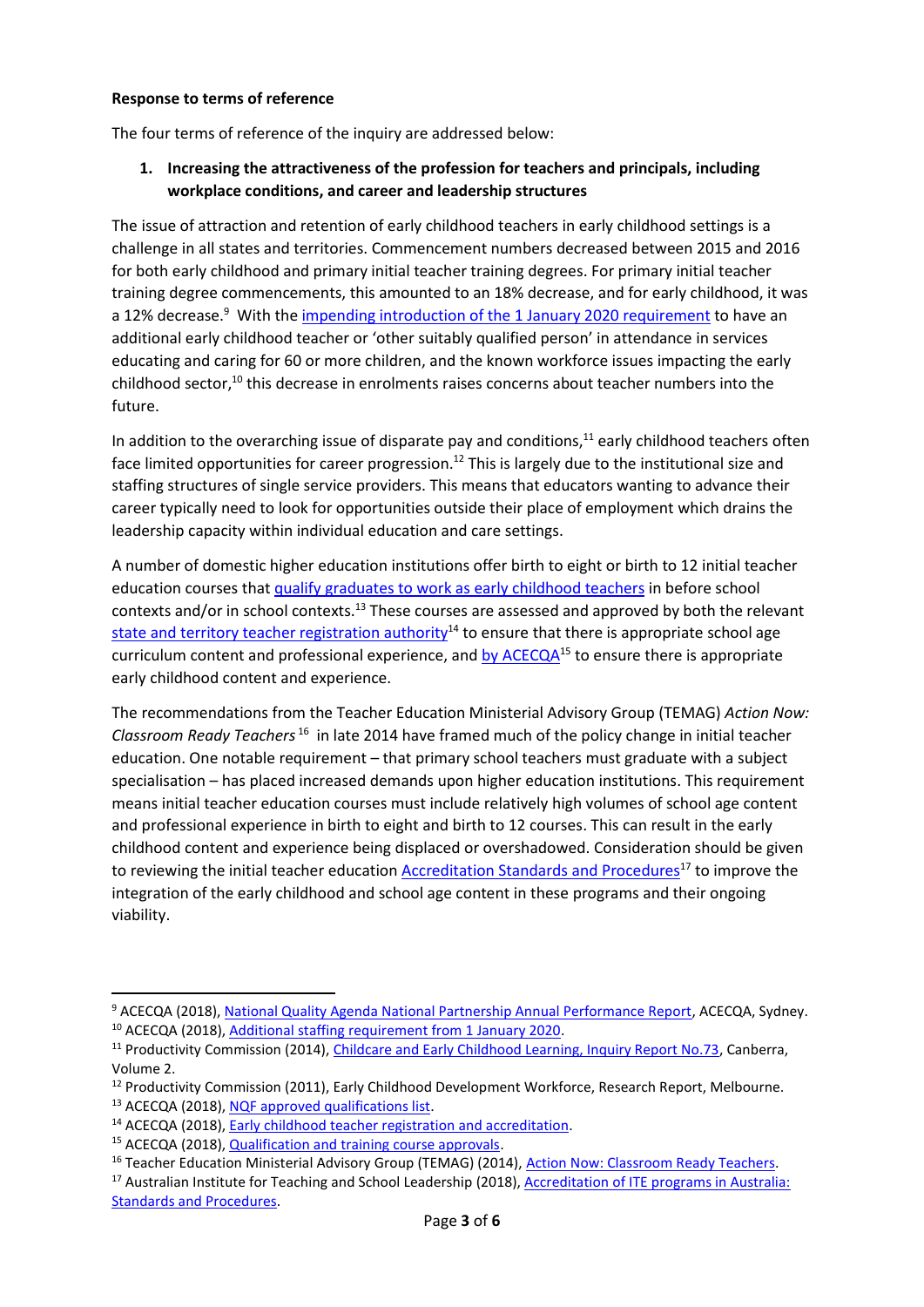Other initiatives flowing from the 2014 recommendations, for example the teaching performance assessment, appear to have been developed with teachers in schools as the primary target. These initiatives arguably reinforce a career hierarchy where early childhood teaching is viewed as inferior or 'second class' within the teaching profession.

This runs contrary to the growing body of research that indicates that children's participation in high quality early childhood education and care leads to better education, health and employment outcomes later in life.<sup>18,19</sup>

# **2. Provision of appropriate support platforms for teachers, including human and IT resources**

Early childhood teachers in prior to school settings do not have access to the same mentoring and support structures as those embedded within the school system. As such, single service providers have a major role in supporting the professional development of their employees.

ACECQA and state and territory governments provide support for early childhood teachers through access to professional learning opportunities and advice through a diverse range of face-to-face and online programs and resources. However, even with this support, early childhood teachers and recent graduates, in particular, still experience isolation and stress.<sup>20</sup>

The Australian Institute for Teaching and School Leadership's (AITSL) recent report, *One Teaching*  Profession: Teacher Registration in Australia, <sup>21</sup> indicated that '[s]takeholders emphasised the importance of the mentor in providing high quality pedagogical leadership in the provisional to full registration process' and that lack of available mentors is particularly acute in early childhood settings.

While ACECQA supports the view expressed in the report, and agrees this is an issue that needs to be addressed, the question remains as to how much public investment should be made as opposed to investment being made by employers and individual teachers.

# **3. Identifying ways in which the burden of out-of-hours, at-home work can be reduced**

The burden of out-of-hours, at-home work is a longstanding issue in early childhood settings and predated the introduction of the NQF. Teachers' roles are becoming more complex and there are increasing expectations of teachers across the education sector.

Early childhood teachers in prior to school settings work long hours. This is particularly so for those in long day care services. The long hours worked by early childhood teachers and their demanding workloads – including their responsibilities to plan, prepare and evaluate educational programs while also working directly with children to meet educator-to-child ratios – means a considerable proportion of their work is performed out-of-hours and at home.<sup>22</sup> This issue makes retention of

<sup>1</sup> <sup>18</sup> Organisation for Economic Co-Operation and Development (OECD) (2015), **Starting Strong IV, Monitoring** [Quality in Early Childhood Education and Care.](http://www.oecd.org/edu/starting-strong-iv-9789264233515-en.htm)

<sup>&</sup>lt;sup>19</sup> Melhuish et al. (2015), A review of research on the effects of Early Childhood Education and Care (ECEC) on [child development. CARE project.](http://ecec-care.org/fileadmin/careproject/Publications/reports/new_version_CARE_WP4_D4_1_Review_on_the_effects_of_ECEC.pdf) Curriculum Quality Analysis and Impact Review of European Early Childhood Education and Care.

<sup>&</sup>lt;sup>20</sup> The Social Research Centre, (2013) [National Early Childhood Education and Care](https://docs.education.gov.au/system/files/doc/other/nwc_national_report_final_0.pdf) - Workforce Census, Final report, Melbourne, 2014.

<sup>&</sup>lt;sup>21</sup> The Australian Institute for Teaching and School Leadership (AITSL) (2018), One Teaching Profession: [Teacher Registration in Australia.](https://www.aitsl.edu.au/docs/default-source/national-review-of-teacher-registration/report/one-teaching-profession---teacher-registration-in-australia.pdf)

<sup>&</sup>lt;sup>22</sup> Irvine, S., Thorpe, K., McDonald, P., Lunn, J., & Sumsion, J., (2016). [Money, Love and](https://eprints.qut.edu.au/101622/1/Brief_report_ECEC_Workforce_Development_Policy_Workshop_final.pdf) [Identity: Initial findings from the National ECEC Workforce Study.](https://eprints.qut.edu.au/101622/1/Brief_report_ECEC_Workforce_Development_Policy_Workshop_final.pdf) Summary report from the national ECEC Workforce Development Policy Workshop, Brisbane, Queensland: QUT.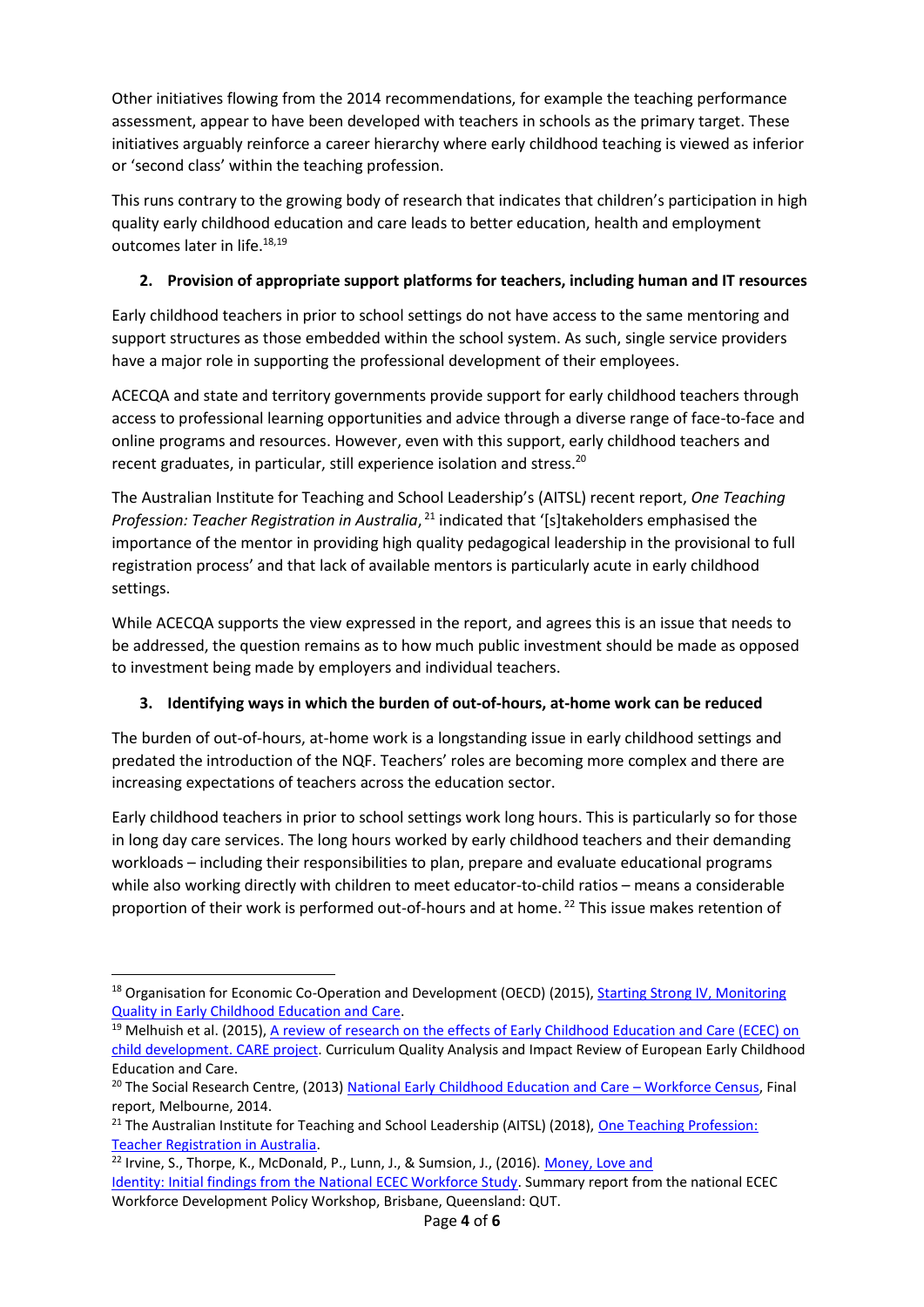early childhood teachers problematic and, in turn, impacts on the outcomes for young children who stand to benefit from stability of care and attachment to their educators.

ACECQA has surveyed approved providers of education and care services several times between 2013 and 2018 to gauge their [perception of the level of administrative burden](https://www.acecqa.gov.au/resources/research#RB) associated with the NQF.<sup>23</sup> Ke[y findings from the surveys](https://www.acecqa.gov.au/apr) have been shared with governments to help inform options for amending specific requirements and obligations under the NQF.

The research shows that while the perception of overall burden increased slightly in 2018 compared to 2017, overall support for the NQF amongst providers of education and care services remained very strong in 2018, and has been consistently above 95% since the survey began. Recen[t changes to](https://www.acecqa.gov.au/ministers-agree-changes-national-quality-framework)  [the NQF,](https://www.acecqa.gov.au/ministers-agree-changes-national-quality-framework) implemented in October 2017 and February 2018,<sup>24</sup> are likely to have contributed to this slight increase in the perception of burden, but the majority of respondents considered these changes [more beneficial than burdensome.](https://www.acecqa.gov.au/resources/research/apr)<sup>25</sup>

## **4. Investigating ways to increase retention rates for the teaching profession, and avoid 'burn out' among early-career teachers**

The lack of mentoring, support structures and access to professional development opportunities available in education and care settings,<sup>26,27</sup> particularly for single service providers, significantly impacts on retention rates and burn out for early childhood teachers. The 2018 [National Review of](http://www.aitsl.edu.au/teach/national-review-of-teacher-registration)  [Teacher Registration](http://www.aitsl.edu.au/teach/national-review-of-teacher-registration) looked at teacher registration in Australia to ensure processes are nationally consistent, rigorous and focused on teacher quality. Two recommendations from this review directly relate to early childhood teachers. These are:

- Recommendation 5: Require all early childhood teachers in Australia, regardless of their employment setting, to be registered by teacher regulatory authorities, under a consistent national approach; and
- Recommendation 6: Amend the Australian Professional Standards for Teachers to ensure their relevance and applicability to early childhood teachers. $^{28}$

Prioritising the implementation of recommendations 5 and 6 should contribute to improved support for, and retention of, new graduates while also improving the professional status of early childhood teachers.

Over the next decade, the Australian Government will increase the level of funding for school [students with disability.](http://www.education.gov.au/what-government-doing-support-students-disability)<sup>29</sup> As in school settings, education and care settings are also seeing an increase in the number of children with additional needs. While some states and territories have increased funding for resources to support school readiness for these children, further resources and targeted professional development available across Australia would increase the capacity and effectiveness of teachers and result in better outcomes for children with disability.

**.** 

<sup>&</sup>lt;sup>23</sup> ACECQA (2018), [Regulatory burden reports.](https://www.acecqa.gov.au/resources/research#RB)

<sup>&</sup>lt;sup>24</sup> ACECQA (2017), [Ministers agree to changes to the National Quality Framework.](https://www.acecqa.gov.au/ministers-agree-changes-national-quality-framework)

<sup>25</sup> ACECQA (2018), [National Quality Agenda National Partnership Annual Performance Report,](https://www.acecqa.gov.au/resources/research/apr) ACECQA, Sydney.

<sup>&</sup>lt;sup>26</sup> Bretherton, T (2010), Developing the child [care workforce: understanding 'fight' or 'flight' amongst workers.](https://www.ncver.edu.au/__data/assets/file/0019/2872/2261.pdf) National Centre for Vocational Education Research (NCVER).

<sup>&</sup>lt;sup>27</sup> Productivity Commission (2011), Early Childhood Development Workforce, Research Report, Melbourne.

<sup>&</sup>lt;sup>28</sup> The Australian Institute for Teaching and School Leadership (AITSL) (2018), One Teaching Profession: [Teacher Registration in Australia,](https://www.aitsl.edu.au/docs/default-source/national-review-of-teacher-registration/report/one-teaching-profession---teacher-registration-in-australia.pdf) pp. 28-29.

<sup>&</sup>lt;sup>29</sup> Australian Government Department of Education and Training (2018), What is the Government doing to [support students with disability?](https://www.education.gov.au/what-government-doing-support-students-disability)